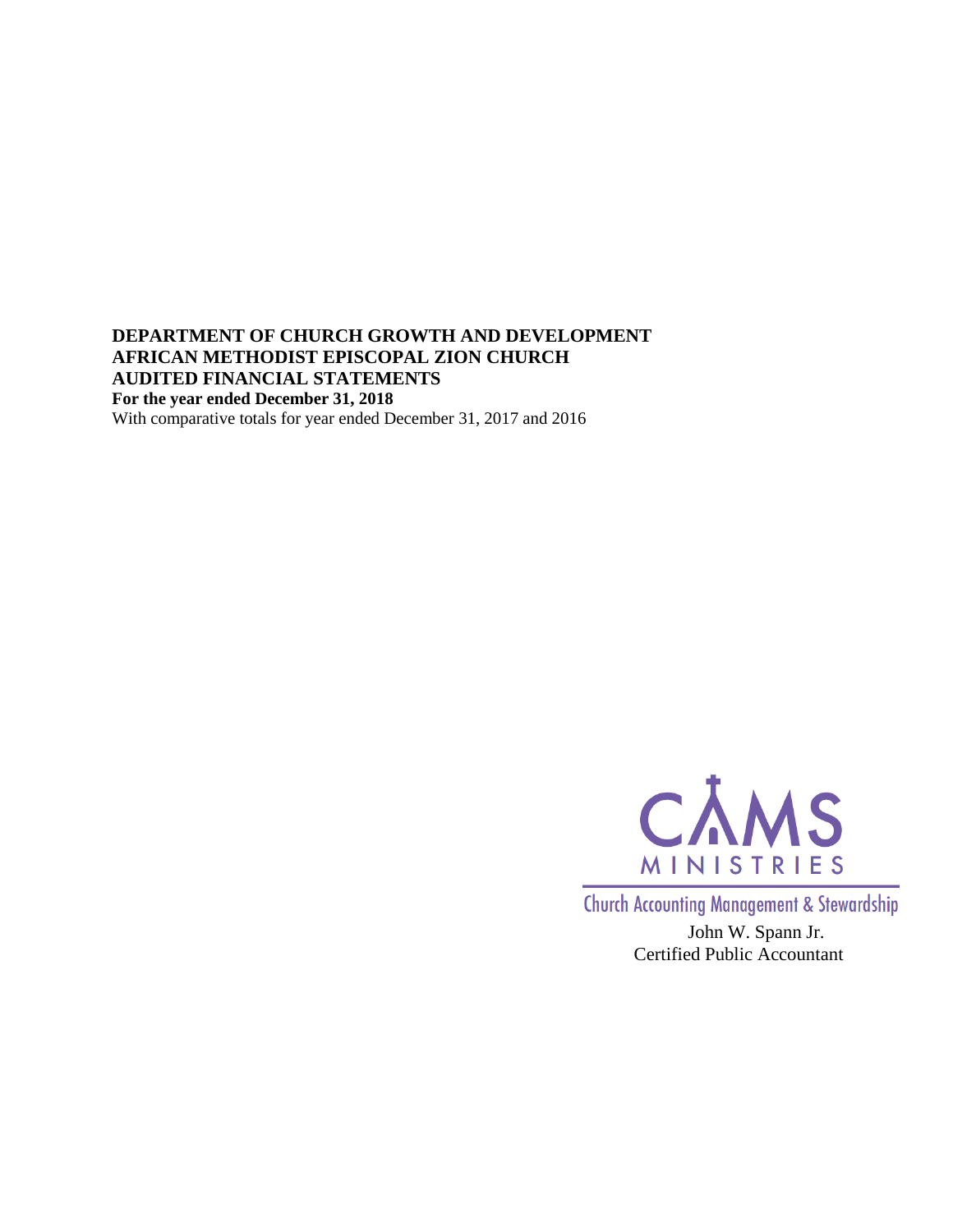# **DEPARTMENT OF CHURCH GROWTH AND DEVELOPMENT AFRICAN METHODIST EPISCOPAL ZION CHURCH TABLE OF CONTENTS**

Year Ended December 31, 2018

# **Page(s)**

| <b>Audited Financial Statements:</b> |  |
|--------------------------------------|--|
|                                      |  |
|                                      |  |
|                                      |  |
|                                      |  |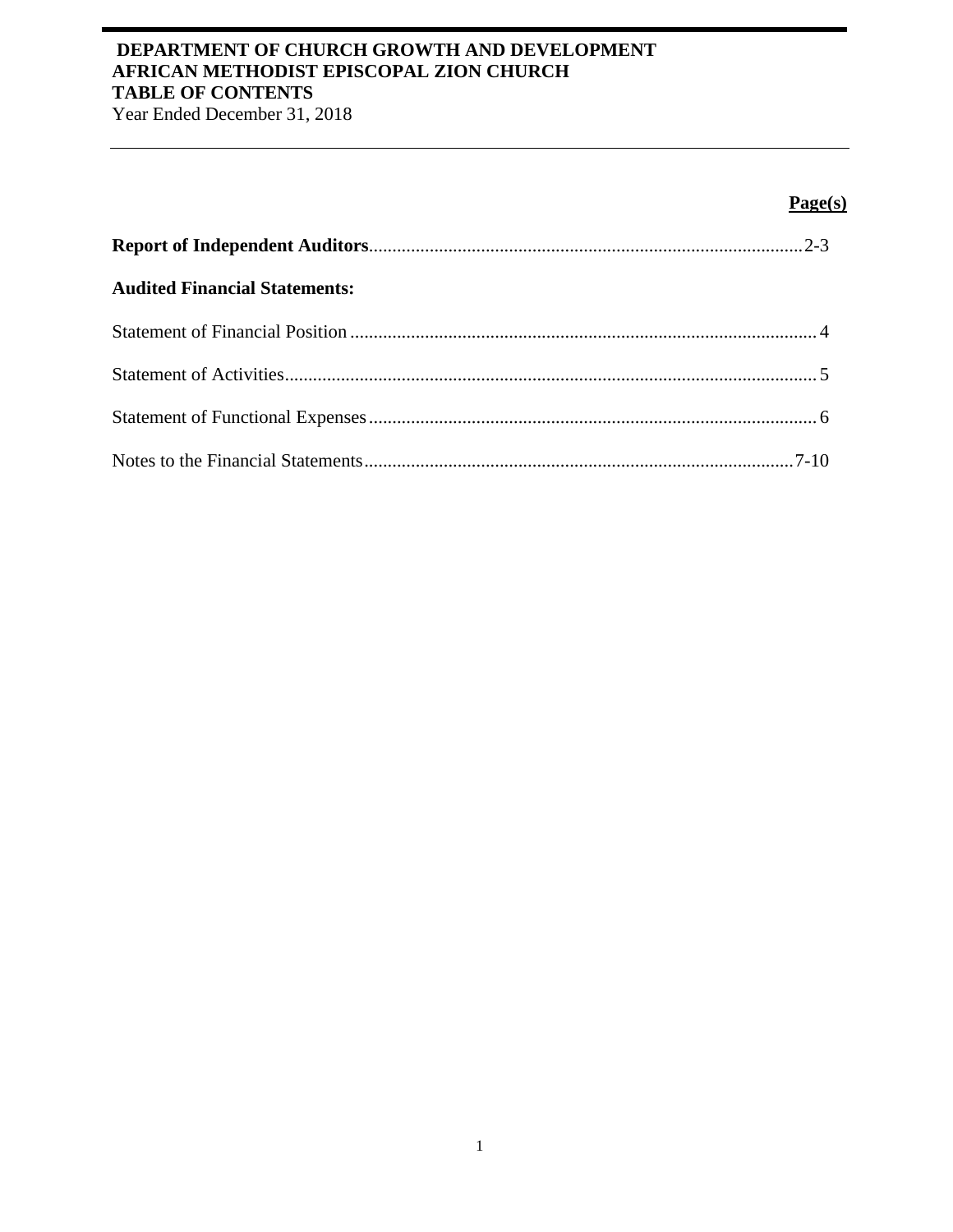

J. Welton Spann Jr. Certified Public Accountant

PO Box 16880 Charlotte NC 28297 704.577.7341 Phone 866.838.4912 Fax

### **Report of Independent Auditors**

**The Connectional Trustee Board Audit Committee of the DEPARTMENT OF CHURCH GROWTH AND DEVELOPMENT AFRICAN METHODIST EPISCOPAL ZION CHURCH** Charlotte, North Carolina

### *Report on the Financial Statements*

We have audited the accompanying statements of DEPARTMENT OF CHURCH GROWTH AND DEVELOPMENT of the African Methodist Episcopal Zion Church (CGD), which comprise statements of financial position as of December 31, 2018, 2017 and 2016 and the related statements of activities and functional expenses for the year then ended, and the related notes to the financial statements.

### *Management's Responsibility for the Financial Statements*

Management is responsible for the preparation and fair presentation of these financial statements in accordance with accounting principles generally accepted in the United States of America; this includes the design, implementation, and maintenance of internal control relevant to the preparation and fair presentation of financial statements that are free from material misstatement, whether due to fraud or error.

#### *Auditor'sResponsibility*

Our responsibility is to express an opinion on these financial statements based on our audits. We conducted our audits in accordance with auditing standards generally accepted in the United States of America. Those standards require that we plan and perform the audit to obtain reasonable assurance about whether the financial statements are free of material misstatement.

An audit involves performing procedures to obtain audit evidence about the amounts and disclosures in the financial statements. The procedures selected depend on the auditor's judgment, including the assessment of the risks of material misstatement of the financial statements, whether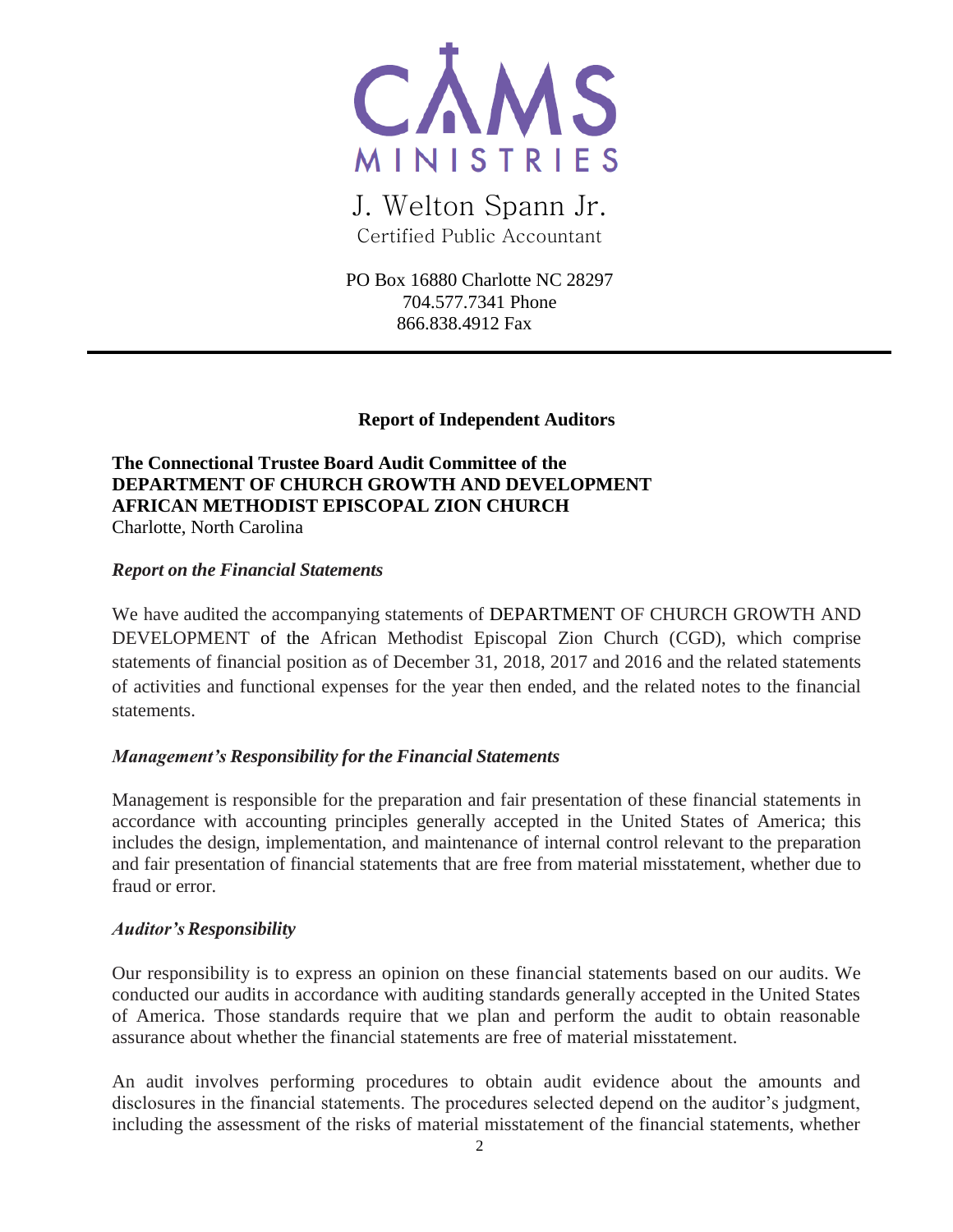due to fraud or error. In making those risk assessments, the auditor considers internal control relevant to the CGD's preparation and fair presentation of the financial statements in order to design audit procedures that are appropriate in the circumstances, but not for the purpose of expressing an opinion on the effectiveness of the CGD's internal control. Accordingly, we express no such opinion. An audit also includes evaluating the appropriateness of accounting policies used and the reasonableness of significant accounting estimates made by management as well as evaluating the overall presentation of the financial statements. We believe that the audit evidence we have obtained is sufficient and appropriate to provide a basis for our audit opinion.

#### *Opinion*

In our opinion, the financial statements referred to above present fairly, in all material respects, the financial position of the CGD's as of December 31, 2018, 2017 and 2016, and related statements of activities and functional expenses for the year then ended, in accordance with accounting principles generally accepted in the United States of America.

Jeanon Jr. C.P.A. fohn<sup>"</sup>

CAMS Ministries John W. Spann Jr. C.P.A. Charlotte, North Carolina March 30, 2019